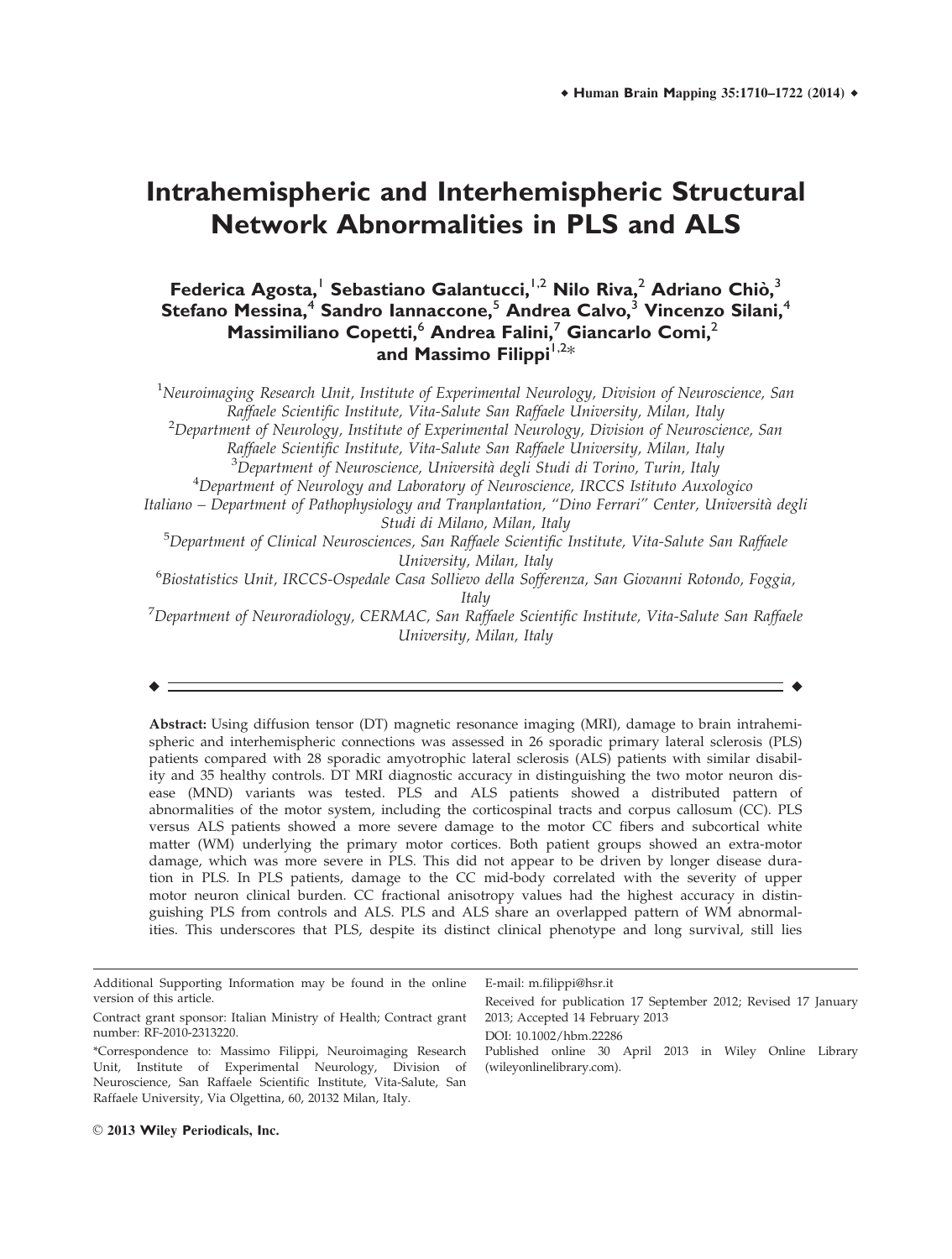within the wider MND spectrum. Whether CC diffusivity may be a novel marker to increase confidence in an early diagnostic separation of PLS from ALS still needs to be investigated. Hum Brain Mapp 35:1710-1722, 2014. © 2013 Wiley Periodicals, Inc.

Key words: primary lateral sclerosis; amyotrophic lateral sclerosis; white matter damage; DT MRI; brain atrophy; VBM

r r

# **INTRODUCTION**

Primary lateral sclerosis (PLS) has a slower rate of progression and a more benign prognosis than the more common form of motor neuron disease (MND), amyotrophic lateral sclerosis (ALS) [Kuipers-Upmeijer et al., 2001; Le Forestier et al., 2001a; Gordon et al., 2006]. The distinction between PLS and ALS relies primarily on recognition of symptoms and signs of upper (UMN) versus lower motor neuron (LMN) involvement and nonspecific, ancillary laboratory data [Gordon et al., 2006; Pringle et al., 1992].

Diffusion tensor (DT) magnetic resonance imaging (MRI) is currently unrivalled as a neuroimaging marker of UMN involvement and has the potential to provide an objective in vivo assessment of the extra-motor brain damage in MND [Agosta et al., 2010; Turner et al., 2012]. To date, most studies included only typical patients with ALS, and only a few investigated small samples of other MND phenotypes [Ciccarelli et al., 2009; Unrath et al., 2010; Iwata et al., 2011; van der Graaff et al., 2011; Muller et al., 2012]. Similarly to what has been reported in ALS, white matter (WM) abnormalities in PLS were observed in subcortical WM areas of the motor system including the rostral corticospinal tracts (CST) and the corpus callosum (CC) [Ciccarelli et al., 2009; Unrath et al., 2010; Iwata et al., 2011; van der Graaff et al., 2011; Muller et al., 2012]. Two studies also showed an involvement of the projectional fiber system of the posterior limb of the internal capsule and brainstem in PLS [Unrath et al., 2010; van der Graaff et al., 2011]. However, only a few recent reports have compared directly PLS and ALS patients [Ciccarelli et al., 2009; Iwata et al., 2011; van der Graaff et al., 2011], but their results were inconclusive in terms of the relative involvement of the CST and CC in the two MND variants.

Aim of this study was to use DT MRI and a combined voxel-based and tractography analysis to assess the topographical distribution of microstructural damage to intrahemispheric and interhemispheric connections in a relatively large group of patients with a clinically definite diagnosis of PLS, and to identify commonalities and differences in respect to patients with ALS and a matched disease severity. The diagnostic accuracy of individual DT MRI variables in distinguishing each MND variant from healthy controls and each other was also tested.

# **MATERIALS AND METHODS**

# **Subjects**

Patients with sporadic PLS [Pringle et al., 1992] were recruited at three tertiary referral MND Clinics in Northern Italy. All patients had no evidence of acute or chronic denervation on repeated electromyographical examinations and had their symptoms for at least 3 years. To be eligible, subjects had to meet the following criteria: no family history of MND; no clinical diagnosis of frontotemporal dementia (FTD) [Neary et al., 1998]; age at onset  $\geq 40$  years and no mutations of major genes related to hereditary spastic paraparesis (SPG3A, SPG4, SPG7, SPG11); no any other major systemic, psychiatric or neurological illnesses; no history of substance abuse; and no other causes of focal or diffuse brain damage, including strokes, lacunae and other evidence of cerebrovascular disease at routine MRI. Within 48 h from MRI, functional status was assessed using the ALS Functional Rating Scale (ALSFRS-r) [Cedarbaum et al., 1999]. A quantitative assessment of clinical UMN involvement was based on a scale (i.e., the UMN score) assessing the number of pathologic reflexes elicited from 15 body sites [Turner et al., 2004]. The rate of disease progression at study entry was calculated as: (48— ALSFRS-r score)/time from symptom onset [Ellis et al., 1999]. Patients with a diagnosis of definite, probable, or probable laboratory-supported, sporadic ALS [Brooks et al., 2000] were recruited consecutively to match PLS patients for age, gender, and disease severity as measured by the ALSFRS-r and the UMN score. Healthy controls were recruited among spouses of patients and by word of mouth, underwent a neurological evaluation, and were included only if this was normal. Twenty-six PLS patients, 28 ALS patients and 35 healthy controls were studied (Table I).

Local Ethical Committee approval and written informed consent from all subjects were obtained prior to study initiation.

#### **MRI Acquisition**

Brain MRI scans were obtained using a 3.0 T scanner (Intera, Philips Medical Systems, Best, The Netherlands). The following sequences were acquired from all subjects: (i)  $T_2$ -weighted spin echo (SE) (repetition time [TR] = 3,500 ms, echo time [TE] = 85 ms, echo train length = 15,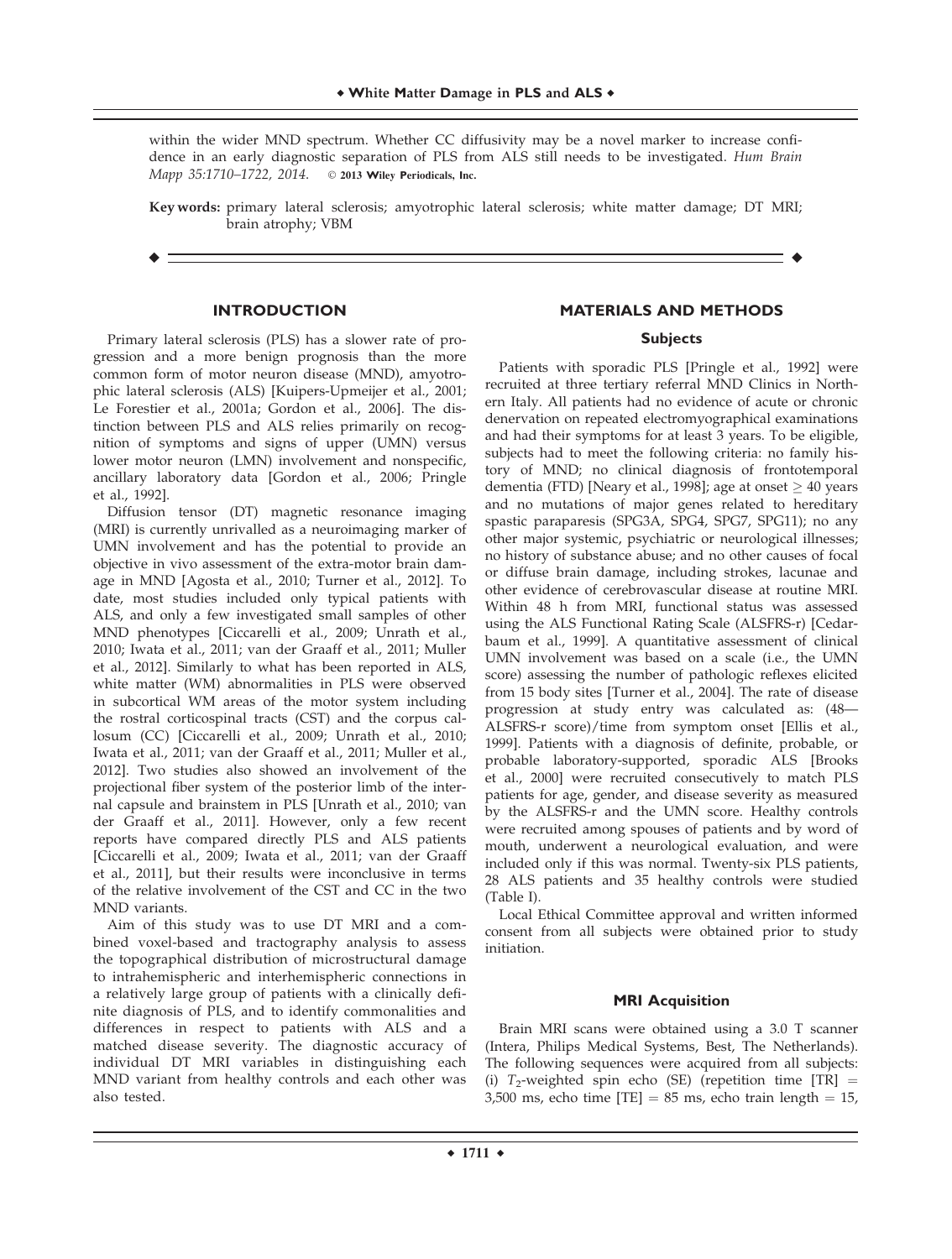|                                                     | Healthy controls      | ALS patients                | PLS patients                |         |
|-----------------------------------------------------|-----------------------|-----------------------------|-----------------------------|---------|
| Number                                              | 35                    | 28                          | 26                          |         |
| Women                                               | 19(54%)               | 13(46%)                     | 14 $(54%)$                  | 0.86    |
| Number of patients with bulbar symptoms at onset    |                       | 5(18%)                      | $3(11\%)$                   | 0.71    |
| Revised El Escorial criteria (a/b/c)                |                       | 4/8/16                      | -                           |         |
| Age at MRI (years)                                  | $64 \pm 9$ [43-79]    | $61 \pm 8$ [45-75]          | $63 \pm 9$ [43-79]          | 0.57    |
| Disease duration (months)                           |                       | $22 \pm 18$ [6-69]          | $102 \pm 56$ [38-247]       | < 0.001 |
| ALSFRS-r                                            |                       | $38 \pm 8$ [11-47]          | $36 \pm 6$ [22-42]          | 0.12    |
| UMN score [maximum 16]                              |                       | $10 \pm 4$ [2-16]           | $14 \pm 2$ [10-16]          | < 0.001 |
| Disease progression rate <sup>#</sup> [units/month] |                       | $0.68 \pm 0.83$ [0.06-4.10] | $0.15 \pm 0.10$ [0.03-0.43] | < 0.001 |
| WM lesion load [ml]                                 | $0.7 \pm 1.0$ [0-4.6] | $1.0 \pm 1.1$ [0-4.0]       | $0.6 \pm 0.9$ [0-3.5]       | 0.30    |

**TABLE I. Sociodemographic, clinical and conventional MRI features of healthy controls and patients**

Values are mean  $\pm$  standard deviation [range] or number (%). P values refer to Fisher exact test, Mann-Whitney U-test or the Kruskal– Wallis test, as appropriate. See text for further details. Revised El Escorial criteria:  $a =$  definite,  $b =$  probable, and  $c =$  probable laboratory-supported.

 $*$ Disease progression rate = (48-ALSFRS-r)/time from symptom onset. Abbreviations: ALS = amyotrophic lateral sclerosis; ALSFRS-r = ALS Functional Rating scale-revised; MRI = magnetic resonance imaging;  $PLS =$  primary lateral sclerosis; UMN = upper motor neuron;  $WM = white$  matter.

flip angle  $= 90^{\circ}$ , 22 contiguous, 5-mm thick axial slices with a matrix size =  $512 \times 512$ , field of view [FOV] = 230  $\times$  184 mm<sup>2</sup>); (ii) fluid-attenuated inversion recovery (FLAIR) (TR = 11,000 ms, TE = 120 ms, flip angle =  $90^{\circ}$ , 22 contiguous, 5-mm thick axial slices with a matrix size  $=$  $512 \times 512$ , FOV = 230 mm<sup>2</sup>); (iii) 3D T1-weighted fast field echo (TR =  $25 \text{ ms}$ , TE =  $4.6 \text{ ms}$ , flip angle =  $30^{\circ}$ , 220 contiguous axial slices with voxel size =  $0.89 \times 0.89 \times$ 0.8 mm<sup>3</sup>, matrix size =  $256 \times 256$ , FOV =  $230 \times 182$  mm<sup>2</sup>); and (iv) pulsed-gradient SE echo planar with sensitivity encoding (acceleration factor = 2.5, TR = 8,986 ms, TE = 80 ms, 55 contiguous, 2.5-mm thick axial slices, number of acquisitions  $= 2$ ; after SENSE reconstruction, the matrix dimension of each slice was  $256 \times 256$ , with an in-plane pixel size of 0.94  $\times$  0.94 mm<sup>2</sup> and a FOV = 240  $\times$  $240$  mm<sup>2</sup>) and with diffusion gradients applied in 32 noncollinear directions, using a gradient scheme which is standard on this system (gradient over-plus) and optimized to reduce TE as much as possible. The b factor used was 1,000 s/mm<sup>2</sup>. Fat saturation was performed to avoid chemical shift artifacts. All slices were positioned to run parallel to a line that joins the most infero-anterior and infero-posterior parts of the CC.

# **MRI Analysis**

MRI analysis was performed by an experienced observer, blinded to subjects' identity. WM hyperintensities (WMHs), if any, were identified on  $T_2$ -weighted and FLAIR scans. WMH load was measured using the Jim software package (Version 5.0, Xinapse Systems, Northants, UK, http://www.xinapse.com). Voxel-based morphometry (VBM) was performed using SPM8 and the Diffeomorphic Anatomical Registration using Exponentiated Lie algebra registration method, as previously described (Agosta et al., 2012).

# DT MRI preprocessing

DT MRI analysis was performed using the FMRIB software library (FSL) tools (http://www.fmrib.ox.ac.uk/fsl/ fdt/index.html) and the JIM5 software. The diffusionweighted data were skull-stripped using the Brain Extraction Tool (BET) implemented in FSL. Using FMRIB's Linear Image Registration Tool, the two diffusionweighted scans were coregistered by applying the rigid transformation needed to correct for position between the two  $b_0$  images (T<sub>2</sub>-weighted, but not diffusion-weighted). The rotation component was also applied to diffusionweighted directions. Eddy currents correction was performed using the JIM5 software. Then, the two acquisitions were concatenated. The DT was estimated on a voxel-byvoxel basis using DTIfit provided by the FMRIB Diffusion Toolbox. Maps of mean diffusivity (MD), fractional anisotropy (FA), axial diffusivity (axD) and radial diffusivity (radD) were obtained.

## Voxel-based analysis: tract-based spatial statistics

Tract-based spatial statistics (TBSS) version 1.2 (http:// www.fmrib.ox.ac.uk/fsl/tbss/index.html) was used to perform the multisubject DT MRI analysis (Smith et al., 2006). FA volumes were aligned to a target image using the following procedure: (i) the FA template in standard space (provided by FSL) was selected as the target image, (ii) the nonlinear transformation that mapped each subject's FA to the target image was computed using the FMRIB's Nonlinear Image Registration Tool (FNIRT), and (iii) the same transformation was used to align each subject's FA to the standard space. A mean FA image was then created by averaging the aligned individual FA images, and thinned to create a FA skeleton representing WM tracts common to all subjects (Smith et al., 2006). The FA skeleton was thresholded at a value of 0.2 to exclude voxels with low FA values,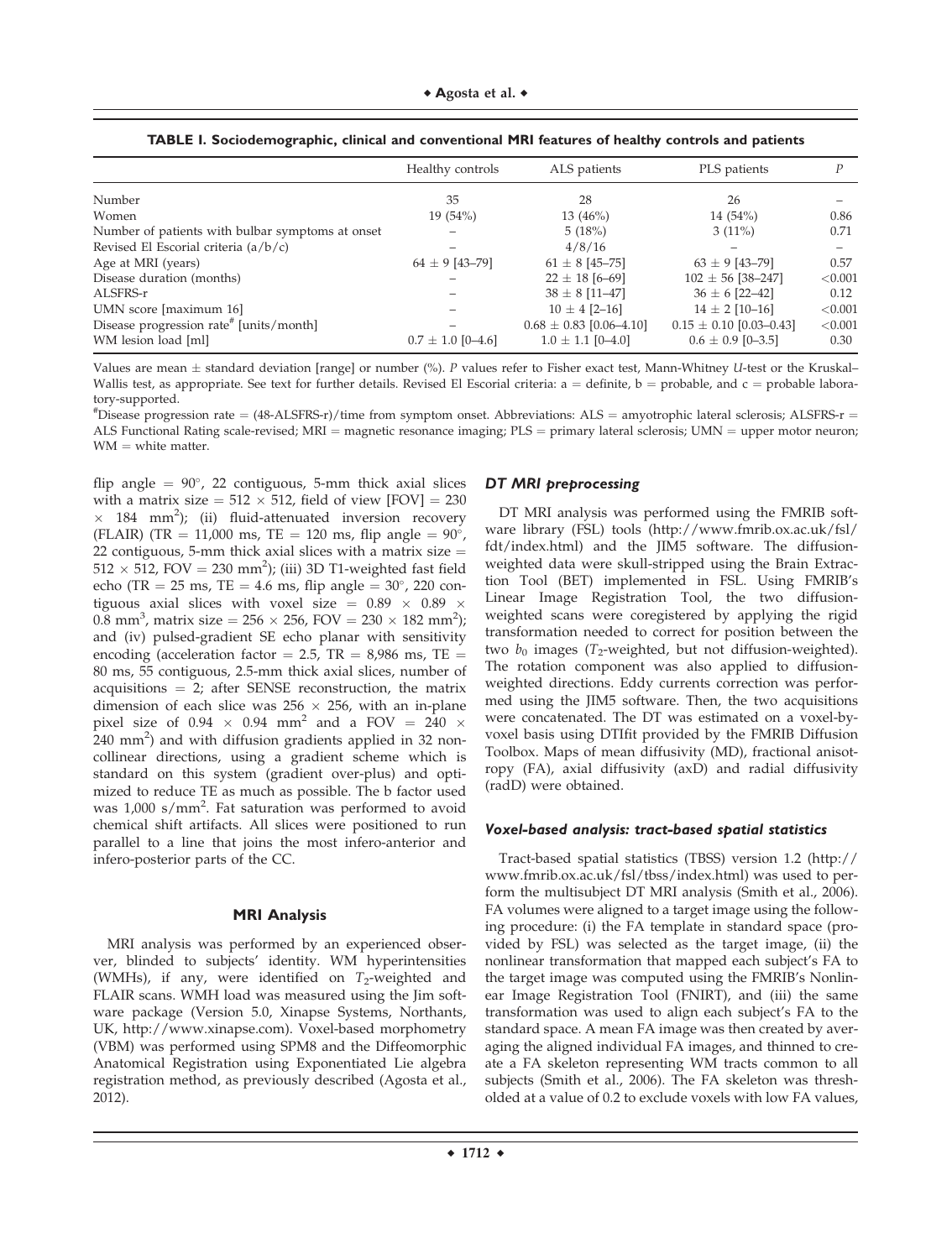which are likely to include gray matter (GM) or cerebrospinal fluid. Individual MD, FA, axD, and radD data were projected onto this common skeleton.

#### Tractography: definition of regions of interest

Seeds for tractography of the CC and CST were defined in the Montreal Neurological Institute (MNI) space on the FA template provided by FSL. Regions of interest (ROI) were defined manually on sagittal or axial slices based on a priori knowledge of the anatomy of the tracts. Seeds were drawn where these tracts pass through a bottleneck in order to include the highest number of fibers constituting the tract in the starting seed for tractography. Tractography was then performed using a single-seed approach. Masks were used to exclude fibers from neighboring tracts. The seed for the CC was a sagittal ROI including the four median slices on which the CC is clearly visible. For the CST, an axial ROI was drawn at the top of the bulbar pyramids of each side and included four slices.

The CC was segmented into three portions to identify the callosal fibers linking the primary motor cortices (PMC), lateral premotor cortices and supplementary motor area (SMA). To this end, the same seed and exclusion masks of the entire CC were used, and, additionally, each of the following cortical areas were used as target ROIs: (a) the PMC, corresponding to the bilateral precentral gyrus as defined by the Harvard Oxford cortical atlas (http://www.cma.mgh. harvard.edu/); (b) the SMA, corresponding to the bilateral supplementary motor cortex as defined by the Harvard Oxford cortical atlas; (c) the premotor cortex, which was drawn manually and included the dorsolateral part of Broadmann area 6 from MNI  $y = 5$  to MNI  $y = 29$ . This ROI corresponds to the posterior parts of the middle and inferior frontal gyri on the Harvard-Oxford cortical atlas.

The seeds, targets and exclusion masks were first transformed to each subject's native diffusion space, using the inverse of the linear and nonlinear transformations obtained previously to align each subject's FA to the standard space, and then binarized. Transformed seeds, targets and exclusion masks were evaluated visually by an experienced observer. Manual editing was performed only if masks were found to be positioned inaccurately in the native space.

# Tractography: fiber tracking

Fiber tracking was performed in native DT MRI space using a probabilistic tractography algorithm implemented in FSL (probtrackx), which is based on a Bayesian estimation of diffusion parameters (Bedpostx) [Behrens et al., 2007]. Fiber tracking was initiated from all voxels within the seed masks in the diffusion space to generate 5,000 streamline samples, with a step length of 0.5 mm and a curvature threshold of 0.2. Each CST tract was run separately for the right and left hemisphere. Tract maps were then normalized taking into consideration the numbers of voxels in the seed masks. To do so, the number of streamline samples present in the voxels of the tract

maps was divided by the way-total, which corresponds to the total number of streamline samples that were not rejected by the exclusion masks. The tract masks obtained were thresholded at a value equal to 40% of the 95th percentile of the distribution of the intensity values in the voxels included in the tracts. This normalisation procedure allowed us to correct for possible differences between tracts due to the different sizes of the starting seeds. In this way, we also excluded background noise and avoided a too restrictive thresholding when the maximum intensity value was an outlier.

Using a ''single-seed'' approach, the reconstruction of the CC and bilateral CST was obtained. Group probability maps of each tract were produced to visually check the anatomical accuracy of the tracts of interest across the study subjects (Online Supporting Information. E-Figs. 1 and 2). Using a ''seed-to-target'' approach, the three partitions of the CC were tracked, namely the CC-PMC, CC-premotor cortex (CC-premotor), and CC-SMA, and group probability maps produced (Fig. 1). For each tract, the average MD, FA, axD, and radD were calculated in the native space.

#### **Statistical Analysis**

#### **TBSS**

DT MRI voxelwise statistics were performed using a permutation-based inference tool for nonparametric statistical thresholding ("randomize," part of FSL [Nichols and Holmes, 2002]). The number of permutations was set at 5,000 [Nichols and Holmes, 2002]. MD, FA, axD, and radD values within the skeleton were compared between groups using permutation-based two-sample  $t$  tests, adjusting for subject's age. The patients versus controls statistical maps were thresholded at  $P < 0.05$ , corrected for multiple comparisons (family wise error, FWE) at a cluster level using the threshold-free cluster enhancement option [Smith and Nichols, 2009]. For the direct comparison between patient groups, statistical threshold was set at  $P < 0.05$  uncorrected to avoid false-negatives that can occur given the likely similarity between ALS and PLS. The relationships between DT MRI metrics and clinical variables (disease duration, ALSFRS-r score, UMN score, and disease progression rate) were tested using regression models, adjusted for age ( $P < 0.05$ , FWE-corrected).

# **Tractography**

Right and left CST DT MRI variables were averaged. Tract average MD, FA, axD, and radD were compared between groups using analysis of covariance models, adjusted for age.  $P$  values were corrected for multiple comparisons using the false discovery rate. Correlations with clinical measures were assessed using Spearman coefficients adjusting for age. For tract average FA values, the Concordance (C) index was estimated using univariable or multivariable logistic regression analyses. The C index quantifies the discrimination ability of a given variable in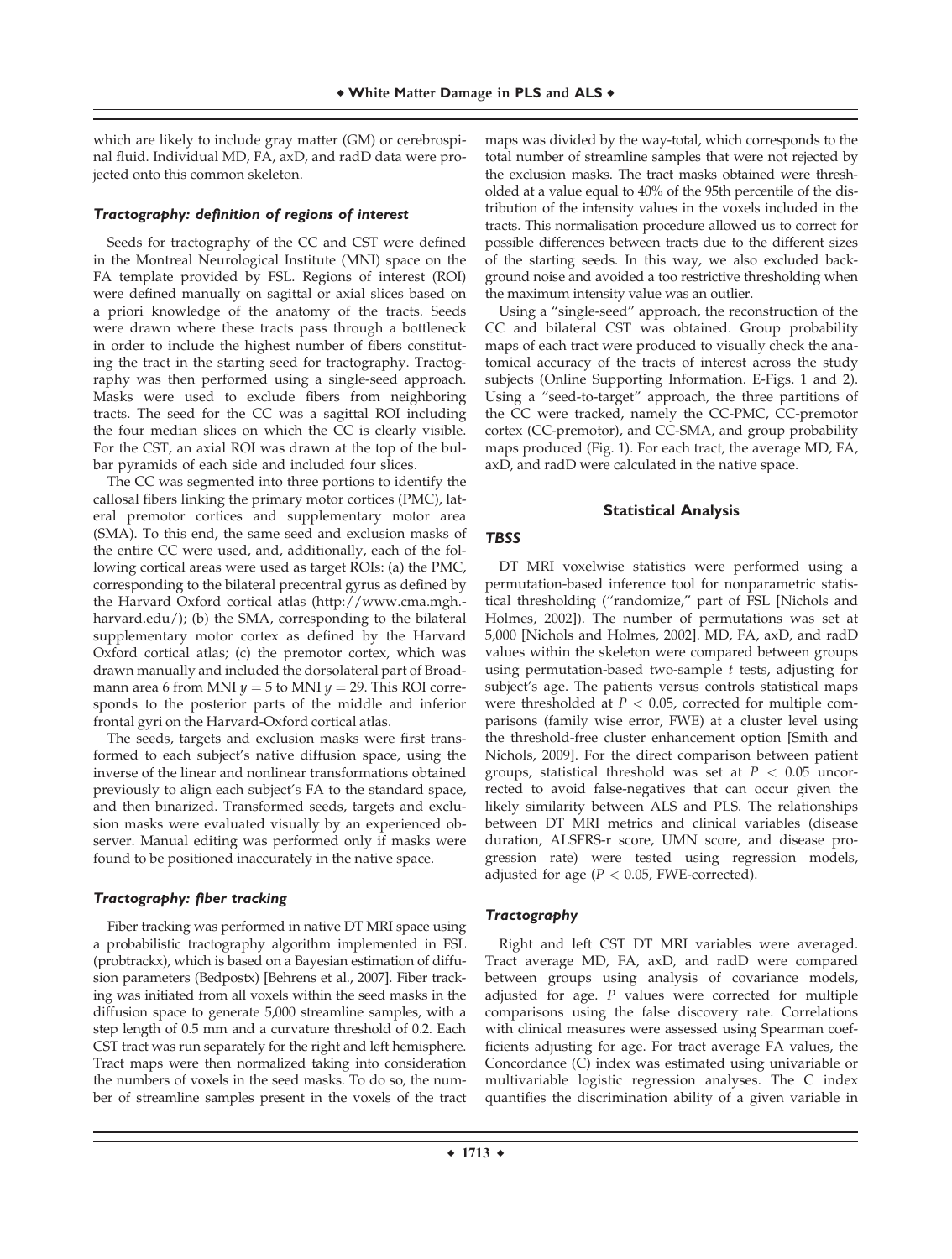# ◆ Agosta et al. ◆



#### **Figure 1.**

Probabilistic maps of the three partitions of corpus callosum (CC) from all subjects included in the study with an example of the target ROI in standard space (centre of the figure). The target ROIs are shown with the same colors of the corresponding tract, at the MNI coordinates of  $z = 57, 47, 37$  and 27. The tracts are overlaid on a 3D rendering of the MNI standard brain. Only voxels present in at least 10% of the subjects are shown. The color scale indicates the degree of overlap among subjects. CC-primary motor cortex is shown in blue-light blue, CC-SMA in green, CC-premotor cortex in red-yellow.

distinguishing groups of individuals. To minimize the number of analyses, other DT MRI metrics were not included in the discrimination analysis. These analyses were run using SAS Release 9.1 ( $P$  value <0.05).

# VBM

Using SPM8, analyses of covariance, adjusted for age and total intracranial volume, were performed to assess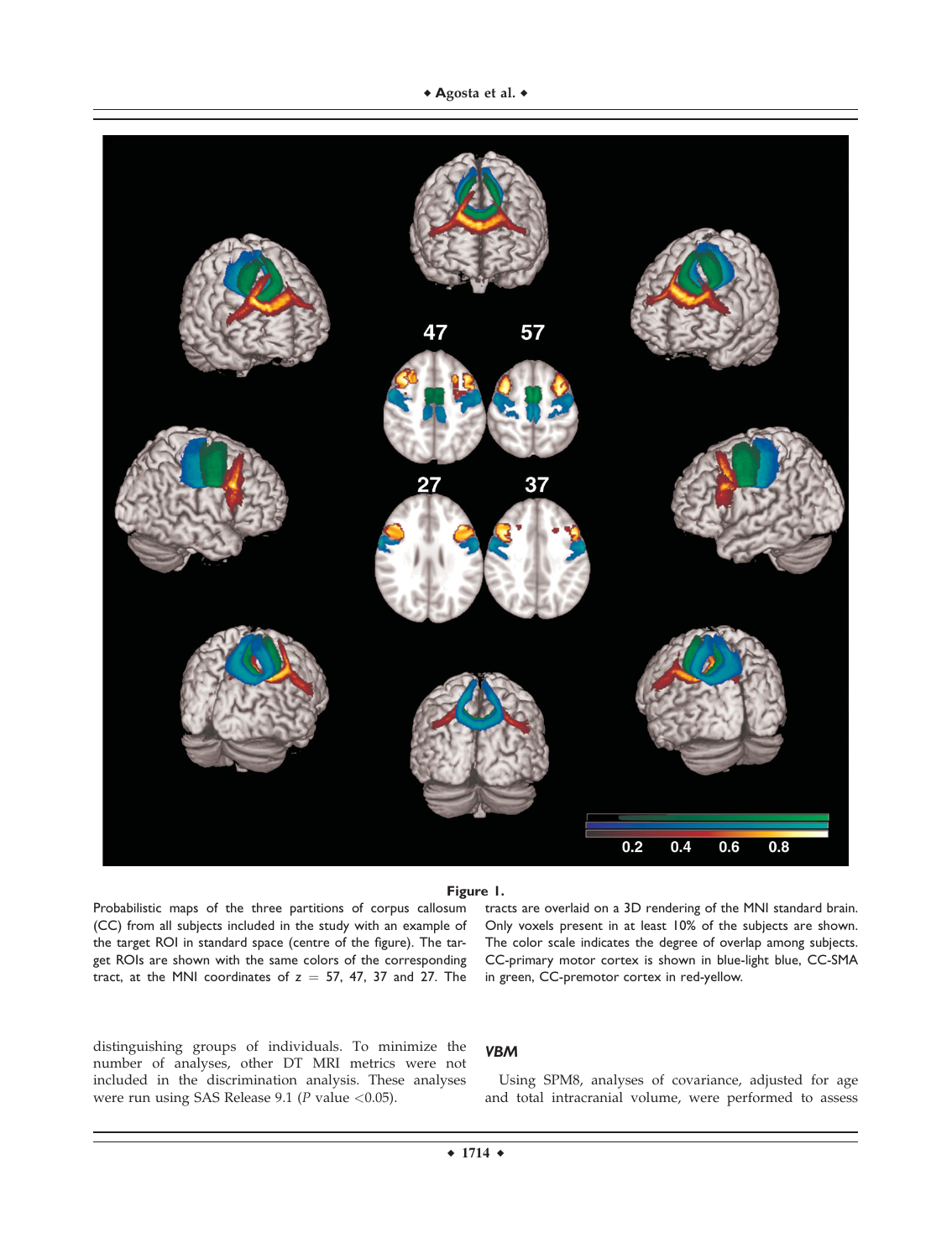

#### **Figure 2.**

Tract based spatial statistics: areas of significant decreased FA and increased mean (MD), axial (axD) and radial (radD) diffusivity in primary lateral sclerosis (PLS) patients compared with healthy controls (**A**), amyotrophic lateral sclerosis (ALS) patients compared with healthy controls (**B**), and PLS patients compared with those with ALS (**C**). The results are overlaid on the axial

sections of a FA template in the MNI standard space in neurological convention (left is left), and displayed at *P* < 0.05, Family Wise Error (FWE)-corrected, for the comparisons between patients and controls, and *P* < 0.05, uncorrected, for the direct comparison between patient groups.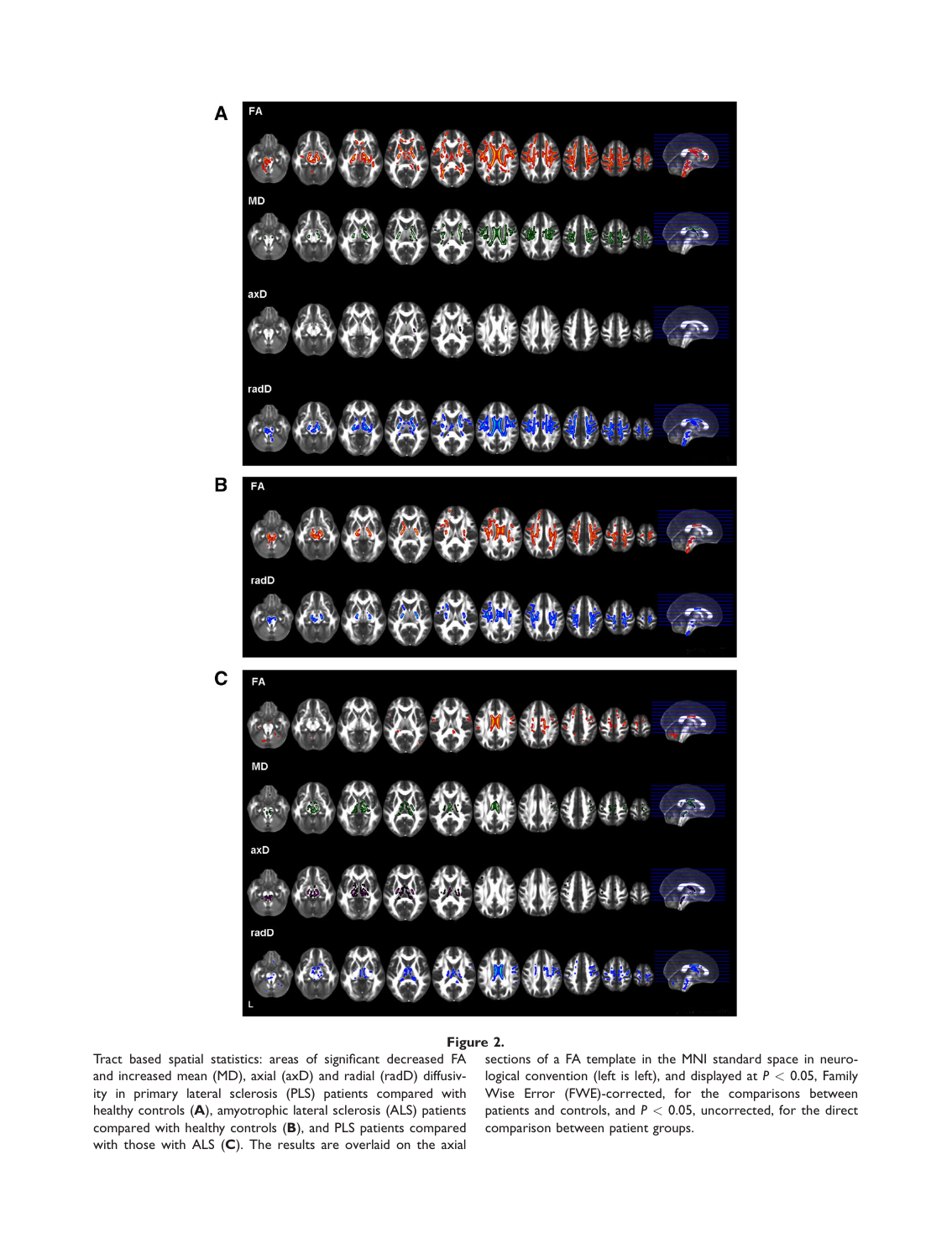

#### **Figure 3.**

Tract based spatial statistics: FA versus disease duration and upper motor neuron (UMN) clinical score. Regions of significant correlations between FA and disease duration or UMN score in patients with primary lateral sclerosis (PLS) and amyotrophic lateral sclerosis (ALS) are overlaid on the axial sections of a FA template in the MNI standard space. Results are shown in neurological convention (left is left), at *P* < 0.05, Family Wise Error (FWE)-corrected.

GM and WM volume differences between groups. VBM results were tested at  $P < 0.05$  FWE-corrected and  $P < 0.001$ , uncorrected. Using MarsBaR toolbox implemented in SPM (http://sourceforge.net/projects/spmtools), we obtained the mean volume of the brain region that differentiated PLS from healthy subjects (Fig. 4). The C-index of such variable in distinguishing groups of individuals was calculated.

#### **RESULTS**

PLS patients showed higher UMN scores compared with ALS patients  $(<0.001$ ). The mean WMH load was 0.7 ml (standard deviation  $[SD] = 1.0$ ) in controls, 0.6 ml  $(SD = 0.9)$  in PLS patients, and 1.0 ml  $(SD = 1.1)$  in ALS patients ( $P = 0.30$ ).

## **TBSS**

# PLS versus controls  $(P < 0.05, FWE)$

Compared with controls, PLS patients showed a decreased FA in the whole CST (from the bulbar pyramids, through the posterior limb of the internal capsule, to the corona radiata and the WM surrounding the PMC), CC mid-body and genu, anterior limb of internal capsule, and prefrontal WM in regions belonging to the superior longitudinal fasciculus, bilaterally (Fig. 2A). PLS patients also had areas of decreased FA in the fornix, thalamic radiations, CC splenium and parietal lobes, bilaterally. In PLS, regions of increased MD and radD were found along the CST bilaterally and in the CC mid-body. Small areas of increased MD and radD were also found in the anterior limb of the internal capsule, thalamic radiations and parietal lobes, bilaterally. PLS patients relative to controls also showed an increased axD in the left posterior limb of the internal capsule.

# ALS versus healthy controls  $(P < 0.05, FWE)$

Compared with controls, ALS patients had a decreased FA in the whole CST (from the bulbar pyramids, through the posterior limb of the internal capsule, to the corona radiata and WM surrounding the PMC), and the CC midbody, bilaterally (Fig. 2B). Regions of decreased FA were also found in the prefrontal and parietal WM, bilaterally. In these areas, ALS patients showed an increased radD when compared with controls. There was no difference in MD and axD between ALS patients and controls.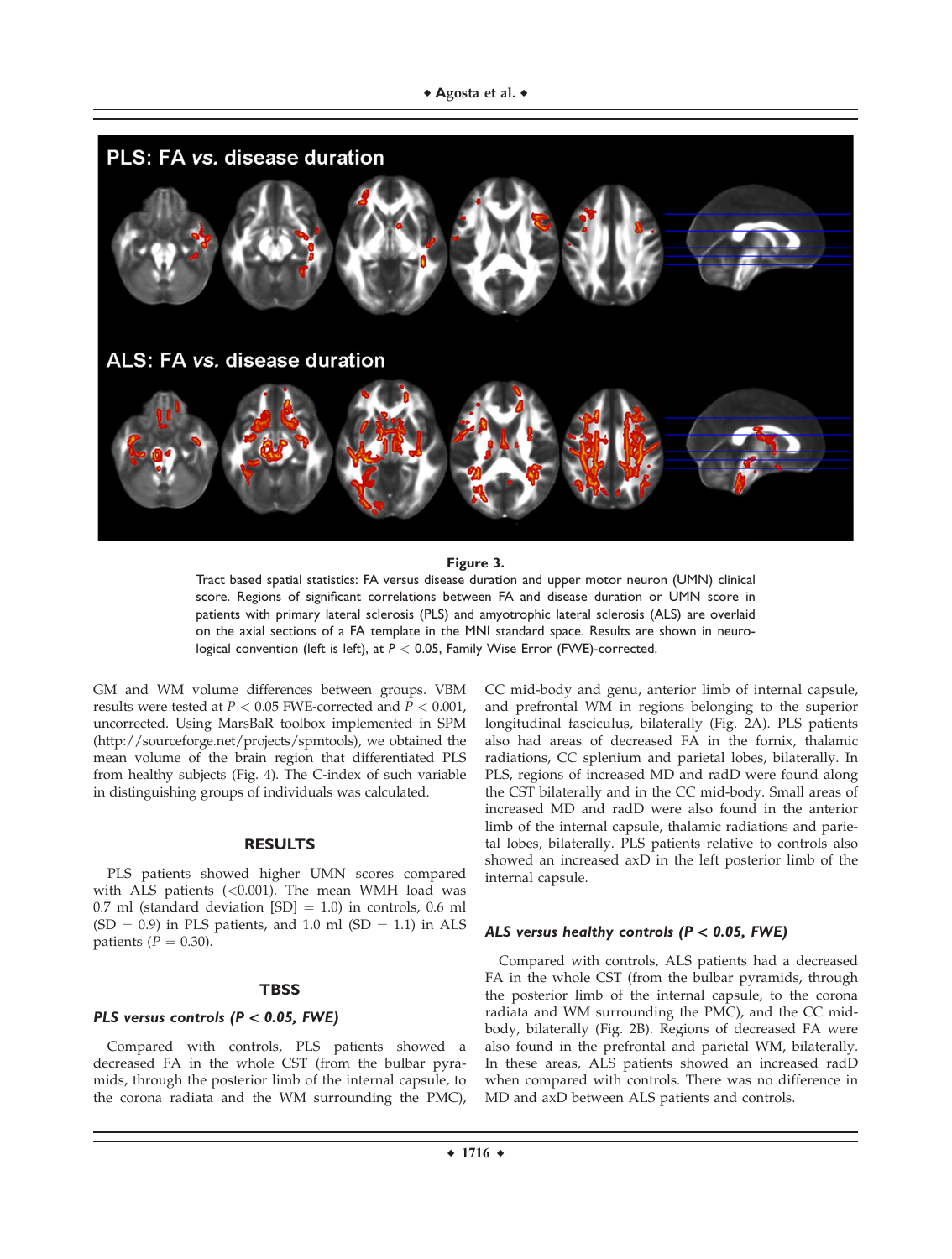

**Figure 4.**

Voxel based morphometry (VBM): areas of brain tissue loss in primary lateral sclerosis (PLS) and amyotrophic lateral sclerosis (ALS) patients compared with healthy controls and each other. Results are overlaid on the axial sections of a T1-weighted template in the MNI standard space in neurological convention (left is left). VBM results are displayed at *P* < 0.001, uncorrected. The color scale indicates *T*-values.

## PLS versus ALS (P < 0.05, uncorrected)

When compared with ALS, PLS patients showed a decreased FA in the CC mid-body, small regions of the motor, premotor, prefrontal and parietal WM, and cerebellum (Fig. 2C). Compared with ALS, PLS patients also showed increased MD and radD in the CC mid-body, cerebral peduncles, thalamic radiations, fornix, bilaterally, right posterior limb of the internal capsule, and small regions located in the motor and premotor WM, as well as an increased axD in the cerebral peduncles, internal capsule, thalamic radiations, and fornix, bilaterally. No regions of decreased FA and increased diffusivities were found in ALS patients when compared with PLS.

# Correlations ( $P < 0.05$ , FWE)

In PLS, disease duration correlated inversely with FA values of the prefrontal WM bilaterally, and right premotor and temporal WM (Fig. 3). In ALS, disease duration correlated inversely with the FA values of many WM regions, comprising the CST, CC mid-body, cingulum, external capsule, prefrontal, orbitofrontal, temporal and

occipital WM, fornix, and superior and inferior cerebellar peduncles, bilaterally. In PLS and ALS, the ALSFR-r score, UMN score and disease progression rate did not correlate with DT MRI metrics at a voxel-wise level.

# **Tractography**

#### Between-group comparisons

Table II shows tractography results. When compared with healthy controls, PLS patients had abnormal DT MRI metrics of the CST, CC-PMC, and CC-SMA. Patients with ALS compared with healthy controls showed abnormal diffusivity values of the CST and CC-PMC. Compared with ALS patients, patients with PLS showed abnormal DT MRI metrics of the CC-PMC and CC-SMA. No tract showed decreased FA and increased diffusivities in ALS compared with PLS patients.

#### **Correlations**

In PLS patients, the ALSFRS-r score correlated with FA  $(r = 0.56, P = 0.003)$  and radD  $(r = -0.46, P = 0.02)$  values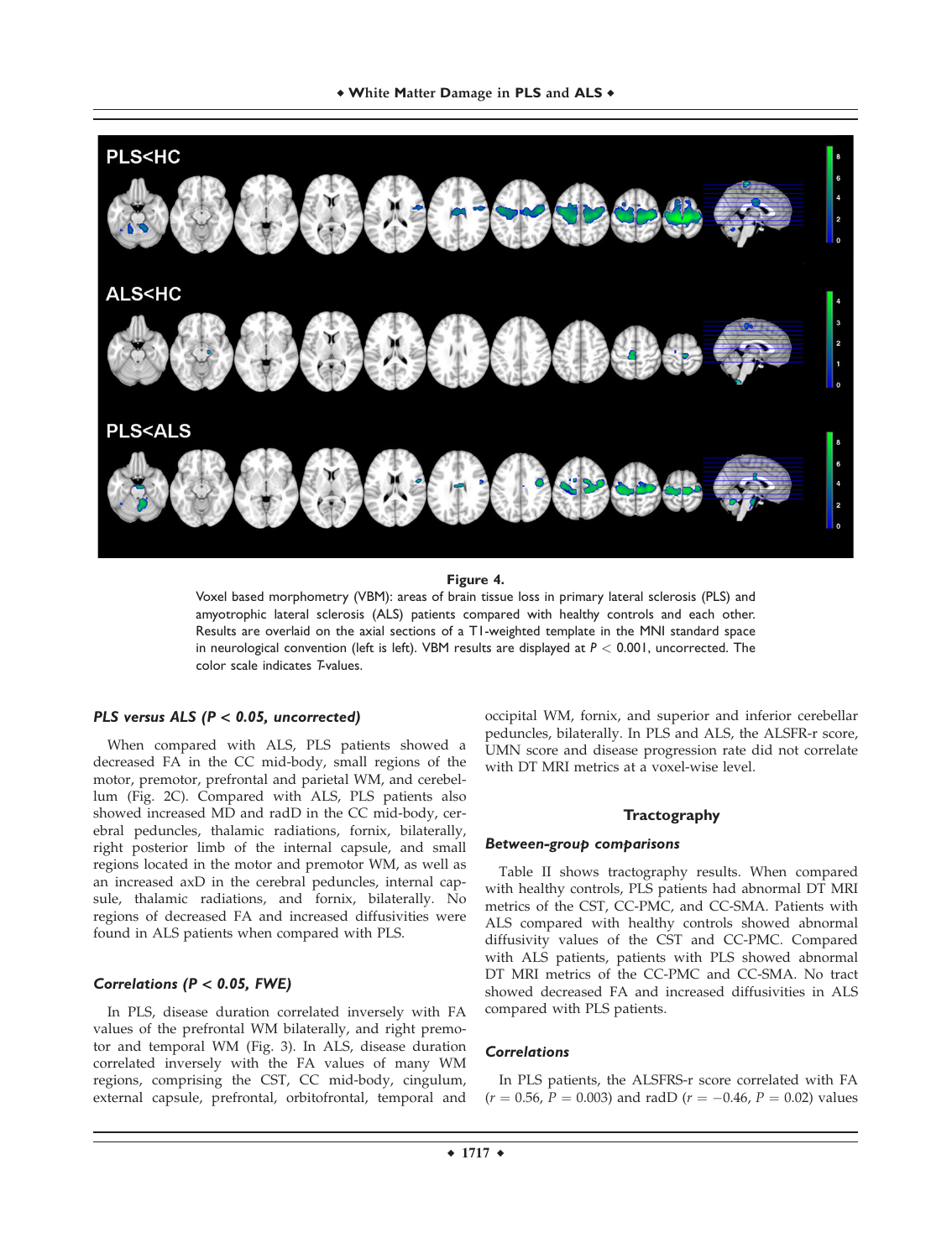|             | Metrics | HC              | <b>ALS</b>      | <b>PLS</b>      | $P$ values |                |                |                            |
|-------------|---------|-----------------|-----------------|-----------------|------------|----------------|----------------|----------------------------|
| Tracts      |         |                 |                 |                 | $P^*$      | ALS vs. $HC^*$ | PLS vs. $HC^*$ | PLS vs. $ALS$ <sup>#</sup> |
| <b>CST</b>  | FA      | $0.53 \pm 0.03$ | $0.51 \pm 0.03$ | $0.51 \pm 0.03$ | 0.01       | 0.03           | 0.005          | 0.38                       |
|             | MD      | $0.80 \pm 0.04$ | $0.82 \pm 0.05$ | $0.85 \pm 0.06$ | 0.001      | 0.04           | < 0.001        | 0.06                       |
|             | axD     | $1.31 \pm 0.05$ | $1.32 \pm 0.06$ | $1.35 \pm 0.07$ | 0.06       | 0.28           | 0.03           | 0.20                       |
|             | radD    | $0.54 \pm 0.05$ | $0.57 \pm 0.05$ | $0.60 \pm 0.06$ | 0.001      | 0.02           | < 0.001        | 0.08                       |
| CC          | FA      | $0.52 \pm 0.03$ | $0.52 \pm 0.03$ | $0.50 \pm 0.02$ | 0.22       | 0.99           | 0.15           | 0.15                       |
|             | MD      | $0.91 \pm 0.05$ | $0.91 \pm 0.06$ | $0.93 \pm 0.07$ | 0.19       | 0.30           | 0.14           | 0.48                       |
|             | axD     | $1.48 \pm 0.07$ | $1.49 \pm 0.09$ | $1.49 \pm 0.09$ | 0.28       | 0.33           | 0.37           | 0.69                       |
|             | radD    | $0.62 \pm 0.05$ | $0.63 \pm 0.06$ | $0.65 \pm 0.07$ | 0.16       | 0.39           | 0.09           | 0.30                       |
| CC-PMC      | FA      | $0.47 \pm 0.03$ | $0.45 \pm 0.04$ | $0.41 \pm 0.03$ | < 0.001    | 0.01           | < 0.001        | < 0.001                    |
|             | MD      | $0.88 \pm 0.05$ | $0.92 \pm 0.06$ | $0.96 \pm 0.07$ | < 0.001    | 0.03           | < 0.001        | 0.01                       |
|             | axD     | $1.36 \pm 0.06$ | $1.38 \pm 0.06$ | $1.39 \pm 0.07$ | 0.13       | 0.23           | 0.08           | 0.42                       |
|             | radD    | $0.65 \pm 0.06$ | $0.68 \pm 0.07$ | $0.75 \pm 0.08$ | < 0.001    | 0.03           | < 0.001        | 0.003                      |
| CC-premotor | FA      | $0.43 \pm 0.03$ | $0.44 \pm 0.04$ | $0.42 \pm 0.03$ | 0.28       | 0.71           | 0.28           | 0.28                       |
|             | MD      | $0.88 \pm 0.05$ | $0.87 \pm 0.07$ | $0.88 \pm 0.05$ | 0.91       | 0.86           | 0.86           | 0.86                       |
|             | axD     | $1.32 \pm 0.06$ | $1.31 \pm 0.08$ | $1.31 \pm 0.06$ | 0.89       | 0.86           | 0.86           | 0.86                       |
|             | radD    | $0.66 \pm 0.05$ | $0.65 \pm 0.07$ | $0.66 \pm 0.05$ | 0.72       | 0.74           | 0.74           | 0.74                       |
| CC-SMA      | FA      | $0.50 \pm 0.03$ | $0.49 \pm 0.05$ | $0.44 \pm 0.04$ | < 0.001    | 0.18           | < 0.001        | < 0.001                    |
|             | MD      | $0.84 \pm 0.04$ | $0.85 \pm 0.06$ | $0.92 \pm 0.08$ | < 0.001    | 0.23           | < 0.001        | < 0.001                    |
|             | axD     | $1.35 \pm 0.05$ | $1.36 \pm 0.06$ | $1.38 \pm 0.08$ | 0.28       | 0.52           | 0.26           | 0.45                       |
|             | radD    | $0.59 \pm 0.05$ | $0.60 \pm 0.08$ | $0.69 \pm 0.08$ | < 0.001    | 0.20           | < 0.001        | < 0.001                    |

**TABLE II. Tractography results: DT MRI metrics in PLS, ALS, and healthy controls**

Values are mean  $\pm$  standard deviation.

\*P values refer to the age-adjusted ANCOVA models testing mean equality between the three groups with false discovery rate (FDR) correction for multiple comparisons.

#Post hoc comparisons of each metric of each tract were assessed using FDR correction. Abbreviations: ALS = amyotrophic lateral sclerosis;  $axD = axial diffusivity$ ;  $CC = corpus$  callosum;  $CC-PMC = CC$  linking the primary motor cortex;  $CC-premotor = CC$  linking the premotor cortex; CC-SMA = CC linking the supplementary motor area; CST = corticospinal tract; FA = fractional anisotropy; HC = healthy controls;  $MD =$  mean diffusivity;  $PLS =$  primary lateral sclerosis; rad $D =$  radial diffusivity.

of the CC-SMA, the UMN score was associated with FA  $(r = -0.45, P = 0.02)$  and radD  $(r = 0.41, P = 0.04)$  values of the CC-SMA and FA values of the CC-precentral ( $r =$  $-0.41$ ,  $P = 0.04$ ), whereas disease duration and progression rate did not correlate with any DT MRI variable. In ALS, no correlation was found between clinical and WM tract DT MRI variables.

# Diagnostic value of DT MRI metrics

The highest patient classification accuracy when PLS patients were compared with controls were FA values of the CC-PMC and CC-SMA with a C index of 0.91 and 0.90, respectively (i.e., about 90% of patients were classified correctly; Table III). CST FA values were able to classify correctly PLS patients versus controls with a C index of 0.72 (Table III). CST and CC-PMC FA values had a similar ability in distinguishing ALS patients from controls (C index of 0.66 and 0.68, respectively) (Table III). When patient groups were contrasted to each other, the CC-PMC and CC-SMA FA measures provided the highest accuracy in distinguishing PLS from ALS cases (C index of 0.74 and 0.79, respectively) (Table III).

#### **Voxel-Based Morphometry**

No GM and WM volume differences were found between groups at  $P < 0.05$  FWE-corrected. Figure 4 shows VBM results at  $P < 0.001$ , uncorrected.

## PLS versus controls

Compared with healthy controls, PLS patients showed an extensive brain tissue loss that involved the precentral gyrus, almost entirely, and the more cranial part of the superior frontal gyrus, bilaterally, as well as the surrounding WM. Significant tissue loss was detected also in the mid-body of the CC and the cerebellum bilaterally.

# ALS versus controls

ALS patients relative to healthy controls showed significant brain atrophy in the medial portion of the precentral gyri, bilaterally, left cerebral peduncle, and medulla.

## PLS versus ALS

Compared to ALS, PLS patients showed a pattern of brain atrophy similar to that found when compared to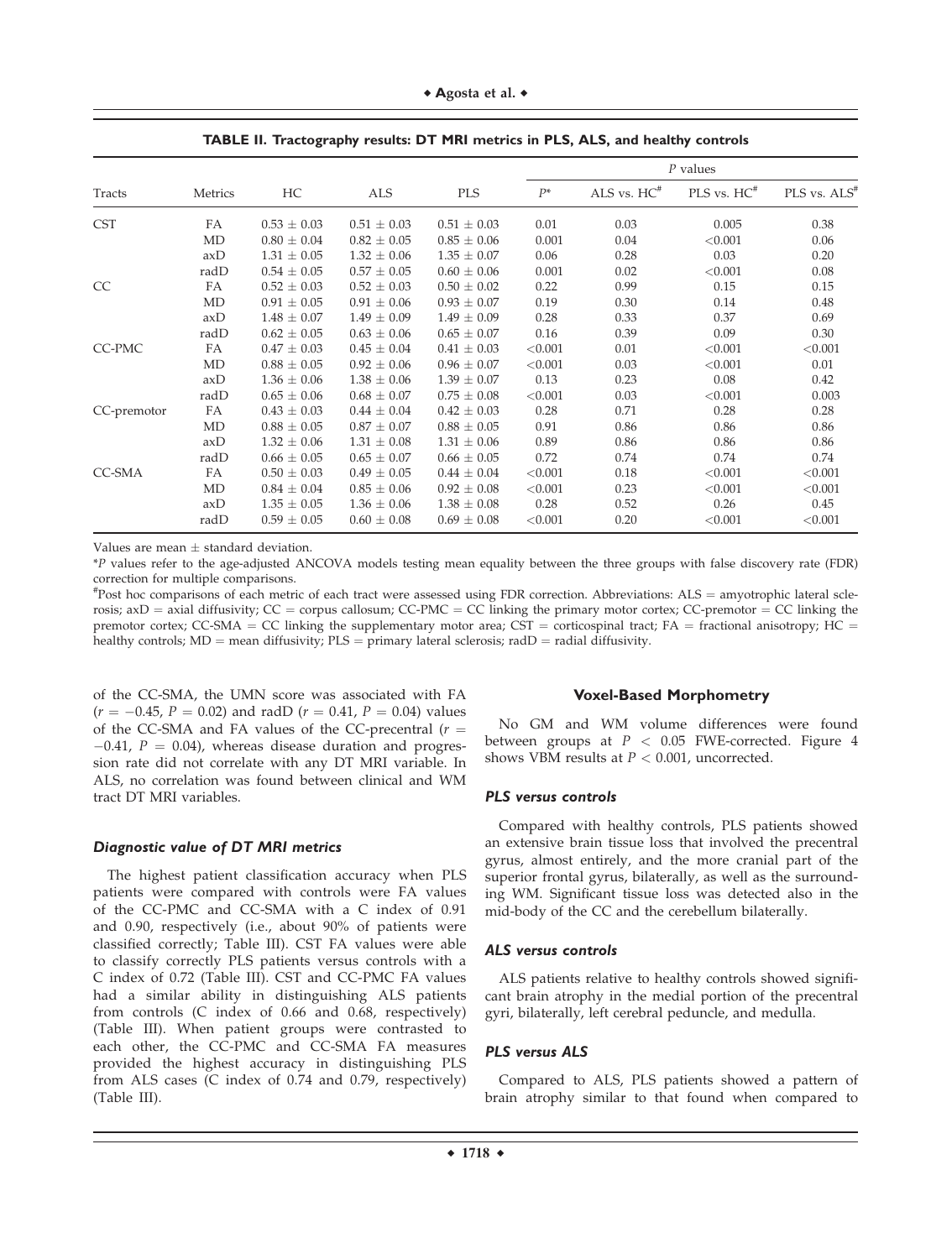| <b>TABLE III. Power (concordance indices) of CST and CC</b> |
|-------------------------------------------------------------|
| FA values to discriminate between diagnostic groups:        |
| patients vs. controls and primary lateral sclerosis vs.     |
| amyotrophic lateral sclerosis patients                      |

|                                               | PLS.<br>vs. HC | ALS<br>vs. HC | <b>MND</b><br>vs. HC | PL S<br>vs. ALS |
|-----------------------------------------------|----------------|---------------|----------------------|-----------------|
| CST FA                                        | 0.72           | 0.66          | 0.69                 | 0.58            |
| CC FA                                         | 0.58           | 0.51          | 0.54                 | 0.62            |
| CC-PMC FA                                     | 0.91           | 0.68          | 0.79                 | 0.74            |
| CC-SMA FA                                     | 0.90           | 0.57          | 0.73                 | 0.79            |
| CC-premotor FA                                | 0.60           | 0.51          | 0.54                 | 0.61            |
| Brain volume<br>difference (VBM) <sup>a</sup> | 0.79           | 0.56          | 0.67                 | 0.77            |

Values are concordance  $(C)$  indices. Abbreviations:  $ALS = amyo$ trophic lateral sclerosis;  $CC =$  corpus callosum;  $CC-PMC = CC$ linking the primary motor cortex;  $CC$ -premotor  $= CC$  linking the premotor cortex;  $CC-SMA = CC$  linking the supplementary motor area; CST = corticospinal tract; FA = fractional anisotropy; HC = healthy controls;  $MND = motor$  neuron diseases;  $PLS = primary$ lateral sclerosis;  $VBM = voxel-based morphology$ .

Brain volume difference is the mean volume of those regions that differentiated PLS from healthy subjects (see Fig. 4 and text for further details).

healthy controls. In addition, they showed a cluster of tissue loss in the anterior pons. No GM and WM tissue loss was found in ALS compared to PLS patients.

## Diagnostic accuracy of VBM findings

VBM findings showed the highest accuracy when PLS patients were compared to healthy controls (C-index 0.79) and ALS patients (C-index 0.77) (Table III). When ALS patients were contrasted to controls, the accuracy was lower (C-index 0.56). A model including both CC-SMA FA values and VBM findings increased the C-index to 0.85 in distinguishing PLS from ALS patients.

#### **DISCUSSION**

We found that PLS patients compared with controls had a damage to the CST and the mid-body of the CC. The CST was impaired along its entire brain length from the WM underlying the PMC to the bulbar pyramids, through the posterior limbs of the internal capsulae. The tractography analysis of PLS patients relative to healthy subjects also detected abnormalities of the CST and callosal fibers linking the PMC and SMA.

PLS patients showed damage to both rostral and distal portions of the CST. Our TBSS findings are in line with the results of other studies [Ulug et al., 2004; Suh et al., 2006; Unrath et al., 2010; van der Graaff et al., 2011; Muller et al., 2012], since they showed that these patients experience a decreased FA along the CST, extending from the subcortical WM underneath the PMC to the cerebral

peduncles. On the contrary, in two other studies, voxels with reduced FA were detected only in the subcortical WM in the vicinity of the PMC and premotor cortex, and not in more distal portions of the CST [Ciccarelli et al., 2009; Iwata et al., 2011]. The involvement of the full length of the CST in PLS patients, however, is in agreement with a number of pathological studies. The first pathologically verified cases of PLS showed pallor and loss of fibers of the CST from the internal capsule to the cord, with sparing of the anterior horn cells [Fisher, 1977; Beal and Richardson, 1981; Pringle et al., 1992]. After these pioneer studies, all more recent autopsy reports of PLS cases have shown consistently a loss of myelinated fibers throughout the entire length of the corticospinal pathway [Konagaya et al., 1998; Sugihara et al., 1999; Tan et al., 2003; Mochizuki et al., 2004].

TBSS showed that PLS patients had a decreased FA and an increased MD of the CC mid-body. This central portion of CC was noted to be markedly involved in PLS in previous DT MRI studies [Ciccarelli et al., 2009; Unrath et al., 2010; Iwata et al., 2011; van der Graaff et al., 2011; Muller et al., 2012]. The fibers of the CC mid-body link the motor and premotor cortices. The novelty of our study was the use of tractography to parcellate callosal fibers according to their cortical connectivity. The loss of mid-body CC integrity in PLS, in particular CC-PMC and CC-SMA segments, might reflect secondary Wallerian degeneration following death of neurons located in the PMC and premotor cortices. On structural MRI, atrophy of the motor cortices is considered a finding highly suggestive of PLS [Kuipers-Upmeijer et al., 2001; Butman and Floeter, 2007; Tartaglia et al., 2009], and it was observed also in the present study. VBM findings showed that there is focal atrophy in PLS patients compared with controls especially in the precentral cortex, in keeping with previous studies assessing cortical thickness in these patients [Butman and Floeter, 2007; Tartaglia et al., 2009]. Pathologic studies have shown a complete loss of Betz cells from layer 5 of the precentral gyrus, a decreased number of pyramidal neurons in layers 3 and 5, and an associated laminar gliosis [Fisher, 1977; Beal and Richardson, 1981; Pringle et al., 1992; Kiernan and Hudson, 1994; Konagaya et al., 1998; Sugihara et al., 1999; Tan et al., 2003; Mochizuki et al., 2004; Kosaka et al., 2012]. In a pathologic study of PLS [Kiernan and Hudson, 1994], the surface area of the precentral gyri and the underlying WM were shown to have a size which was 25% lower than the normal one.

TBSS revealed that our PLS and ALS patients have a similar involvement of the distal portions of the CST. However, patients with PLS showed a more severe damage to the rostral portions of the CST and the motor callosal fibers. Using tractography, we found that the two MND groups had a comparable degree of mean CST damage, but there was a more severe involvement of the CC-PMC and CC-SMA fibers in PLS relative to ALS patients. Three previous DT MRI studies compared PLS and ALS patients using a voxelwise analysis of the brain WM and/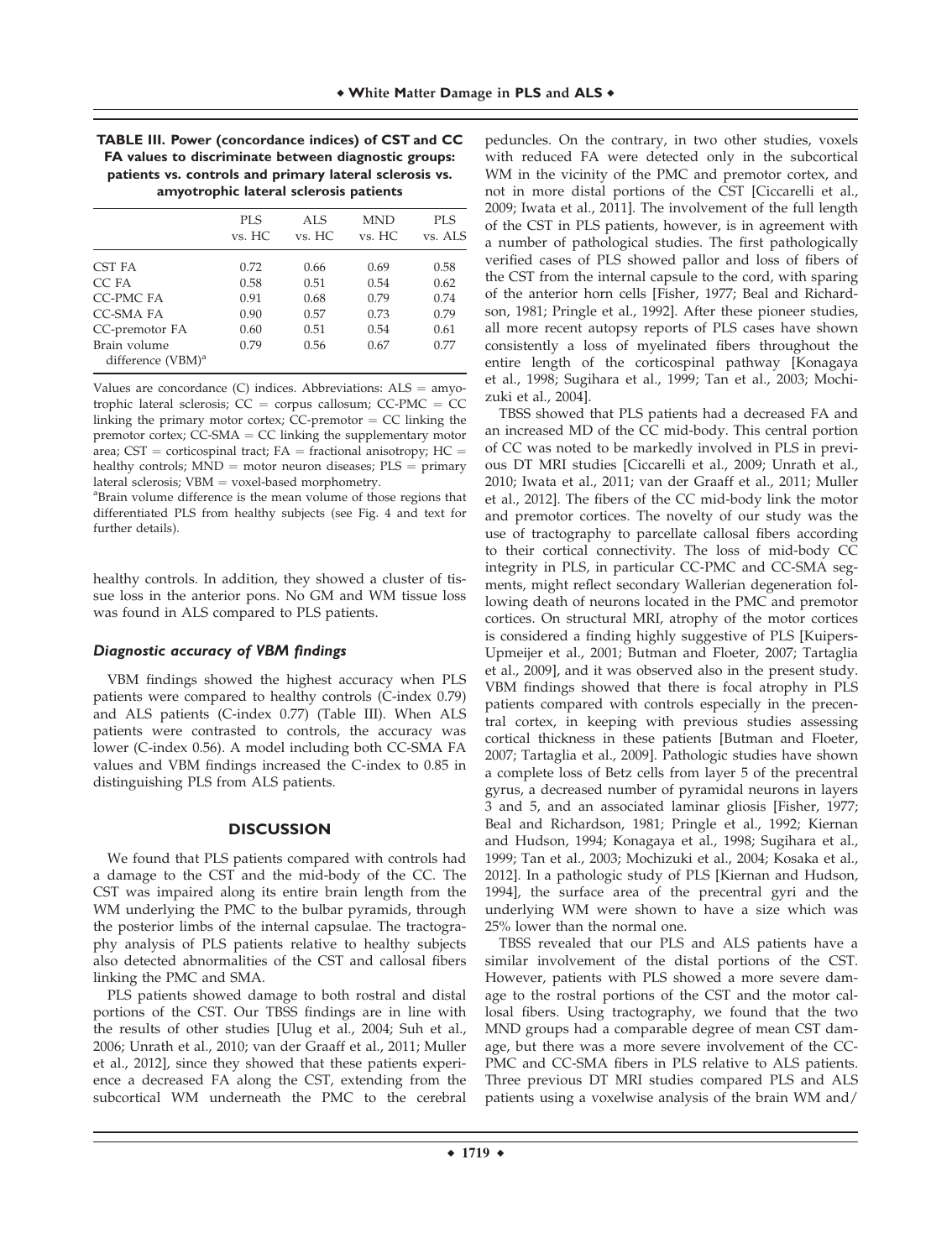or tractography [Ciccarelli et al., 2009; Iwata et al., 2011; van der Graaff et al., 2011]. In the first study, six patients with PLS had a lower FA in the CC mid-body and in the WM adjacent to the right PMC compared with 13 ALS patients [Ciccarelli et al., 2009]. A second study of 12 PLS patients detected a decreased FA in the CC mid-body and cerebral peduncles compared with 12 limb-onset ALS, and in the CC mid-body and splenium compared with 12 bulbar-onset ALS [van der Graaff et al., 2011]. In a study of 19 PLS and 18 ALS patients [Iwata et al., 2011], TBSS revealed that PLS patients had the greatest loss of FA in the subcortical WM underlying the PMC, while patients with ALS showed the greatest reduction of FA in the distal portions of the intracranial CST. Similarities and differences in the regional distribution of WM abnormalities that we observed between the patient groups are in line with the few pathologic studies which have compared PLS with ALS brains. PLS and ALS were shown to have similar degenerative changes in the CST, including pallor of the posterior limb of the internal capsule, descending fibers of the basis pontis, pyramids, dorsolateral half of the lateral funiculus, and medial and ventral parts of the ventral funiculus [Pringle et al., 1992; Hudson et al., 1993]. On the contrary, in two autopsy studies [Hudson et al., 1993; Pringle et al., 1992], the cortical motor neurons were more shrunk in PLS than in ALS cases, thus supporting the in vivo evidence for a more severe involvement of the rostral CST and motor callosal fibers in this phenotype relative to ALS. As callosal neurons are excitatory and their major targets are the inhibitory interneurons of the contralateral hemisphere, a callosal activation, for example, using transcranial magnetic stimulation, results in a contralateral inhibition of the cortex [Meyer et al., 1998]. As a consequence, the more severe microstructural damage to transcallosal motor fibers seen in PLS compared with ALS patients might be the structural correlate of the neurophysiological evidence of a reduced cortical excitability in PLS compared with ALS patients [Weber et al., 2002]. The biological interpretation of the different extent of WM damage seen in the two MND variants is, however, challenging. A potential confound is the longer disease duration in PLS compared with ALS, which is also the easiest explanation of the differences between the two MDN variants. However, in PLS patients we did not find a correlation between the duration of the disease and the extent of callosal involvement. Conversely, ALS patients appear to have a more widespread pattern of FA abnormalities with longer disease duration in keeping with the rapid decline of these patients. These findings suggest that the more profound WM abnormalities in PLS are not simply due to the longer disease duration per se, but possibly to a distinct pathological process, which is likely to occur early in the course of this condition. The notion that humans have direct corticomotoneuronal connections to anterior horns has been hypothesized as the reason for UMN involvement in ALS compared to LMN-only degeneration seen in animal models [Eisen, 2009]. The greater

involvement of the CC, together with the lack of clinical LMN involvement and the striking motor cortex atrophy, was used by some authors [Iwata et al., 2011] to sustain the ''dying forward'' as opposed to ''dying back'' model of degeneration in PLS. If PLS starts focally at the cortical level [Iwata et al., 2011], the CC might equally reflect secondary damage due to independent bilateral cortical processes (see above) or be a conduit for spread of pathology from one hemisphere to the other [Eisen, 2009; Filippini et al., 2010]. Future studies are needed to assess whether genetic and environmental factors may account for the greater vulnerability of motor callosal fibers in PLS relative to ALS. In PLS, CC mid-body, but not CST, abnormalities were associated with the severity of the UMN clinical burden based on reflexes. Such a correlation in PLS patients supports the hypothesis of an active cortical process and/ or interhemispheric spread of pathology.

We assessed whether FA values from "critical" WM tracts might contribute to distinguish MND variants from controls and each other. The most predictive variable to distinguish MND from controls was FA of the CC-PMC, which was able to classify correctly 79% of MND patients versus controls, with the highest classification accuracy in PLS ( $\sim$ 90%). The accuracy of CC DT MRI variables in separating MND patients from controls was higher than that of VBM findings. That the CC is a key region in the pathological process of PLS is also supported by the finding that CC-PMC and CC-SMA FA had the highest accuracy among DT MRI metrics in distinguishing PLS from ALS cases ( $\sim$ 75%). Furthermore, a model including both CC DT MRI and VBM findings increased significantly the power to discriminate between patient groups. Whether these findings might translate into an early diagnostic separation of PLS from ALS still needs to be investigated. Nevertheless, these findings suggest that the future is likely to involve a multimodal approach including structural and DT MRI biomarkers to create a "signature" applicable to the range of MND phenotypes.

Our findings show that tissue damage in PLS extends beyond the motor system. PLS patients had areas of decreased FA and increased MD in the anterior limb of internal capsule, superior longitudinal fasciculus, fornix, thalamic radiations, genu and splenium of the CC and parietal lobes, bilaterally. Pathologically, the degeneration with ubiquitin inclusions in PLS has been found to extend anteriorly to the nonmotor frontal cortices, as well as ventrally to the temporal cortices [Konagaya et al., 1998; Tan et al., 2003; Mochizuki et al., 2004; Yoshida, 2004; Kosaka et al., 2012]. In PLS cases, phosphorilated TDP-43 immunohistochemistry revealed the presence of many positively stained neuronal cytoplasmic inclusions and dystrophic neuritis/ neuropil threads in the affected frontotemporal cortex and subcortical nuclei [Kosaka et al., 2012]. The thalamus, fornix and CC splenium were found to be damaged in 12 PLS patients in a previous DT MRI study [van der Graaff et al., 2011]. In addition to a pronounced tissue loss in the precentral gyrus, structural MRI studies of PLS showed atrophy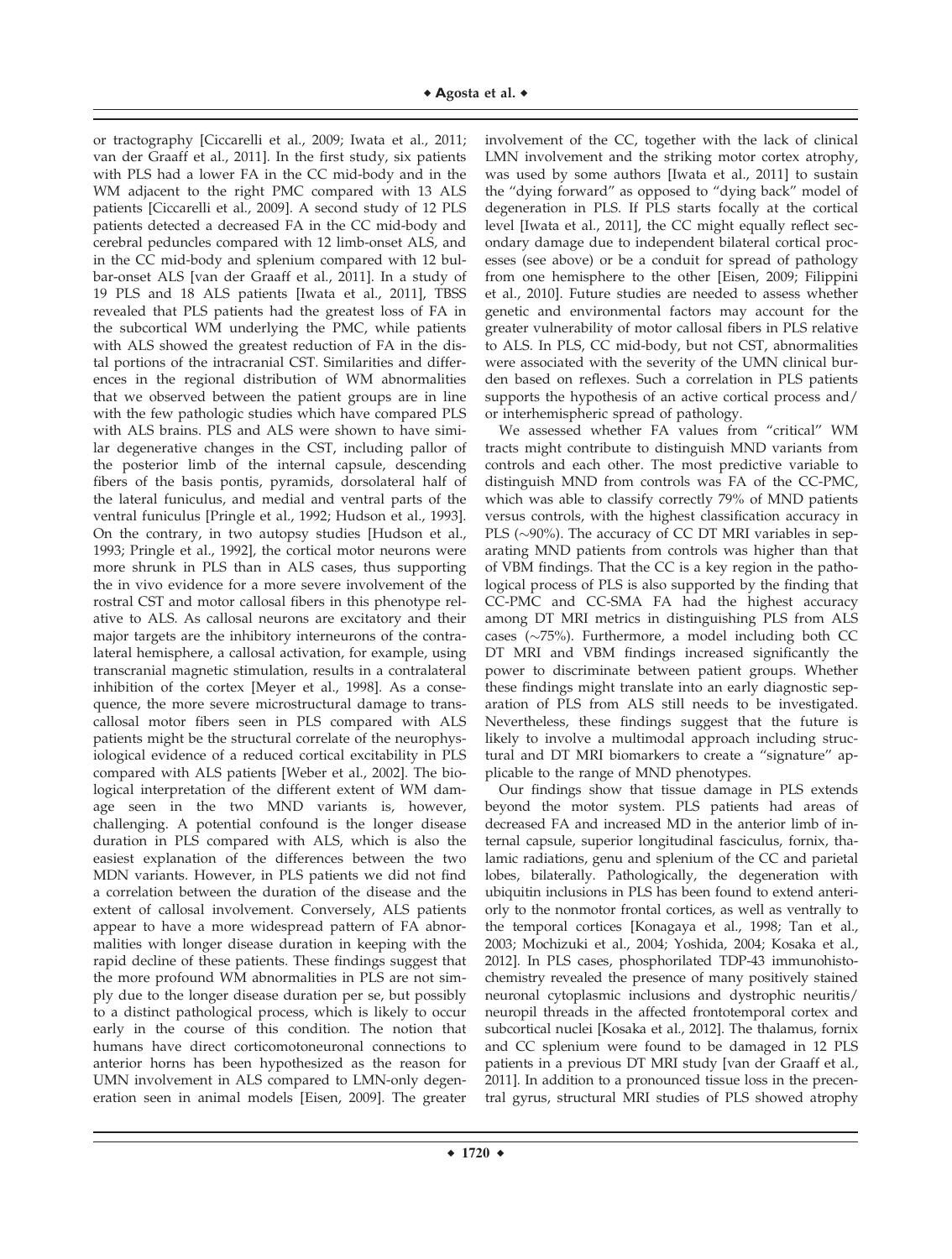extending into the parietal-occipital regions [Kuipers-Upmeijer et al., 2001]. Positron emission tomography of these patients detected a reduced regional density of benzodiazepine receptors (a putative index of cortical neuronal density and/or function) in the motor cortex, which also involved the anterior cingulate cortex as well as the parietal and temporal lobes [Le Forestier et al., 2001b; Turner et al., 2007]. In early studies, cognition was reported to be normal in PLS [Konagaya et al., 1998; Sugihara et al., 1999; Tan et al., 2003; Mochizuki et al., 2004]. However, other authors have reported a frontal lobe dysfunction syndrome in some PLS patients [Caselli et al., 1995; Le Forestier et al., 2001a; Piquard et al., 2006]. Future studies including formal neuropsychological testing should evaluate whether the WM extra-motor abnormalities consistently seen in PLS patients are associated with cognitive impairment.

Given the differences in function and prognosis between PLS and ALS, it would be important to be able to identify as early as possible those patients who have a high probability to retain indefinitely only UMN signs and, conversely, those who will develop LMN signs. Longitudinal studies of patients with isolated UMN signs at onset are now warranted to assess whether diffusivity abnormalities can predict and monitor the subsequent clinical evolution.

#### **REFERENCES**

- Agosta F, Chio A, Cosottini M, De Stefano N, Falini A, Mascalchi M, Rocca MA, Silani V, Tedeschi G, Filippi M (2010): The present and the future of neuroimaging in amyotrophic lateral sclerosis. AJNR Am J Neuroradiol 31:1769–1777.
- Agosta F, Scola E, Canu E, Marcone A, Magnani G, Sarro L, Copetti M, Caso F, Cerami C, Comi G, Cappa SF, Falini A, Filippi M (2012): White matter damage in frontotemporal lobar degeneration spectrum. Cerebral Cortex 22:2705–2714.
- Beal MF, Richardson EP, Jr. (1981): Primary lateral sclerosis: A case report. Arch Neurol 38:630–633.
- Behrens TE, Berg HJ, Jbabdi S, Rushworth MF, Woolrich MW (2007): Probabilistic diffusion tractography with multiple fibre orientations: What can we gain? Neuroimage 34:144–155.
- Brooks BR, Miller RG, Swash M, Munsat TL (2000): El Escorial revisited: Revised criteria for the diagnosis of amyotrophic lateral sclerosis. Amyotroph Lateral Scler Other Motor Neuron Disord 1:293–299.
- Butman JA, Floeter MK (2007): Decreased thickness of primary motor cortex in primary lateral sclerosis. AJNR Am J Neuroradiol 28:87–91.
- Caselli RJ, Smith BE, Osborne D (1995): Primary lateral sclerosis: A neuropsychological study. Neurology 45:2005–2009.
- Cedarbaum JM, Stambler N, Malta E, Fuller C, Hilt D, Thurmond B, Nakanishi A (1999): The ALSFRS-R: A revised ALS functional rating scale that incorporates assessments of respiratory function. BDNF ALS Study Group (Phase III). J Neurol Sci 169:13–21.
- Ciccarelli O, Behrens TE, Johansen-Berg H, Talbot K, Orrell RW, Howard RS, Nunes RG, Miller DH, Matthews PM, Thompson AJ, Smith SM (2009): Investigation of white matter pathology in ALS and PLS using tract-based spatial statistics. Hum Brain Mapp 30:615–624.
- Eisen A (2009): Amyotrophic lateral sclerosis-Evolutionary and other perspectives. Muscle Nerve 40:297–304.
- Ellis CM, Simmons A, Jones DK, Bland J, Dawson JM, Horsfield MA, Williams SC, Leigh PN (1999): Diffusion tensor MRI assesses corticospinal tract damage in ALS. Neurology 53:1051–1058.
- Filippini N, Douaud G, Mackay CE, Knight S, Talbot K, Turner MR (2010): Corpus callosum involvement is a consistent feature of amyotrophic lateral sclerosis. Neurology 75:1645–1652.
- Fisher CM (1977): Pure spastic paralysis of corticospinal origin. Can J Neurol Sci 4:251–258.
- Gordon PH, Cheng B, Katz IB, Pinto M, Hays AP, Mitsumoto H, Rowland LP (2006): The natural history of primary lateral sclerosis. Neurology 66:647–653.
- Hudson AJ, Kiernan JA, Munoz DG, Pringle CE, Brown WF, Ebers GC (1993): Clinicopathological features of primary lateral sclerosis are different from amyotrophic lateral sclerosis. Brain Res Bull 30:359–364.
- Iwata NK, Kwan JY, Danielian LE, Butman JA, Tovar-Moll F, Bayat E, Floeter MK (2011): White matter alterations differ in primary lateral sclerosis and amyotrophic lateral sclerosis. Brain 134:2642–2655.
- Kiernan JA, Hudson AJ (1994): Frontal lobe atrophy in motor neuron diseases. Brain 117 (Pt 4):747–757.
- Konagaya M, Sakai M, Matsuoka Y, Konagaya Y, Hashizume Y (1998): Upper motor neuron predominant degeneration with frontal and temporal lobe atrophy. Acta Neuropathol 96:532– 536.
- Kosaka T, Fu YJ, Shiga A, Ishidaira H, Tan CF, Tani T, Koike R, Onodera O, Nishizawa M, Kakita A, Takahashi H (2012): Primary lateral sclerosis: Upper-motor-predominant amyotrophic lateral sclerosis with frontotemporal lobar degeneration—Immunohistochemical and biochemical analyses of TDP-43. Neuropathology 373;–384.
- Kuipers-Upmeijer J, de Jager AE, Hew JM, Snoek JW, van Weerden TW (2001): Primary lateral sclerosis: Clinical, neurophysiological, and magnetic resonance findings. J Neurol Neurosurg Psychiatry 71:615–620.
- Le Forestier N, Maisonobe T, Piquard A, Rivaud S, Crevier-Buchman L, Salachas F, Pradat PF, Lacomblez L, Meininger V (2001a): Does primary lateral sclerosis exist? A study of 20 patients and a review of the literature. Brain 124:1989–1999.
- Le Forestier N, Maisonobe T, Spelle L, Lesort A, Salachas F, Lacomblez L, Samson Y, Bouche P, Meininger V (2001b): Primary lateral sclerosis: Further clarification. J Neurol Sci 185:95– 100.
- Meyer BU, Roricht S, Woiciechowsky C (1998): Topography of fibers in the human corpus callosum mediating interhemispheric inhibition between the motor cortices. Ann Neurol 43:360–369.
- Mochizuki A, Komatsuzaki Y, Iwamoto H, Shoji S (2004): Frontotemporal dementia with ubiquitinated neuronal inclusions presenting with primary lateral sclerosis and parkinsonism: Clinicopathological report of an autopsy case. Acta Neuropathol 107:377–380.
- Muller HP, Unrath A, Huppertz HJ, Ludolph AC, Kassubek J (2012): Neuroanatomical patterns of cerebral white matter involvement in different motor neuron diseases as studied by diffusion tensor imaging analysis. Amyotroph Lateral Scler 13:254–264.
- Neary D, Snowden JS, Gustafson L, Passant U, Stuss D, Black S, Freedman M, Kertesz A, Robert PH, Albert M, Boone K, Miller BL, Cummings J, Benson DF (1998): Frontotemporal lobar degeneration: A consensus on clinical diagnostic criteria. Neurology 51:1546–1554.